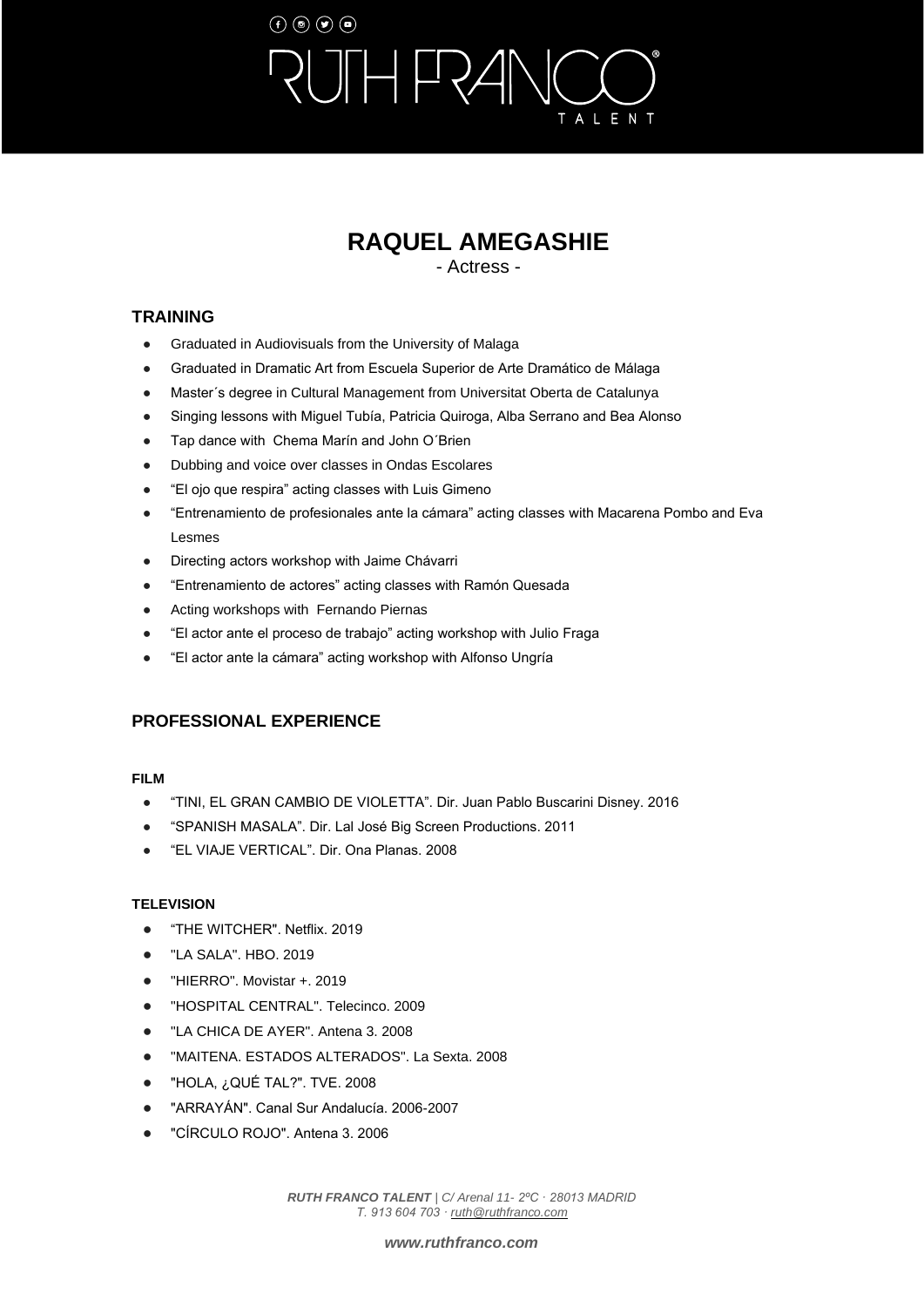# $\left(\mathbf{f}\right)\left(\mathbf{0}\right)\left(\mathbf{g}\right)\left(\mathbf{0}\right)$  $H$ FR $A$ ALENT

### **THEATRE**

- "OFRENDA A GALDÓS". Dir. Luis O'Malley. Una hora menos producciones. 2020
- "KIDS ROCK HISTORY". Kids Rock History. 2019
- "LORCA". Compañía Rocío Pozo. 2019
- "MERY POMPAS". AD Producciones. 2018-19
- "MIRANDO AL MAR". Dir. Luis O´Malley. Aljibe Creaciones. 2018
- "¿DE DÓNDE VIENES TÚ?". Dir. Luis O'Malley. Aljibe Creaciones. 2018
- "IDA Y VUELTA". Jiribilla Producciones 3.0. Temudasfest. 2017
- "DA VINCI'S ASSISTANT". Kokavi Company. 2017
- "WHAT´S BEHIND THE CLOUDS?". Kokavi Company. 2017
- "CAMPANILLA. EL ORIGEN". Sketch Eventos y Guti producciones. 2014-2016
- "CROQUETAS". Microteatro por dinero Madrid. 2016
- "CANTANIA. UN MUNDO ENTRE DOS TIERRAS". Dir. Santiago Zamorano, Félix Soria y L´Auditori de Barcelona. 2015
- "SUEÑO DE UNA NOCHE DE VERANO". The Lingua-Arts Company. 2010-2011
- "LA BELLA DURMIENTE". The Lingua-Arts Company. 2010-2011
- "PENALTY". The Lingua-Arts Company. 2010-2011
- Musical "EL JOROBADO DE NôTRE DAME". Dir. Miguel Tubía. Teatro Pompeya Gran Vía. 2010
- "R x J". Dir. Xavier Castiñeira. A Escena. 2008
- "CUENTA CONMIGO". Acuario Teatro. 2006
- "ALICIA". Acuario Teatro. 2005-2006
- "LAS VOCES DE PENÉLOPE". E.S.A.D. Málaga. 2005
- "LA FAMILIA CLOC". Acuario Teatro. 2004-2005
- "EL PERRO DEL HORTELANO". E.S.A.D. Málaga. 2004
- "RIGOLETTO". Dir. Francisco López. Teatro Cervantes Málaga. 2001

### **SHORT FILMS**

- "CLAVIJO, TU AMOR". Dir. Amaury Santana. 2018
- "INSIGHT". Dir. Hugo Herrera. 2018
- "A LA ORILLA DEL JUEGO". Dir. Amaury Santana. 2018
- ACTRIZ en "LA HABITACIÓN SUECA". Dir. Esteban Calderín. 2018
- "LIFE STARTS NOW". Dir. Marta López. 2015
- "MEZMERIZE". Dir. Nicole Marie Rojas. 2011
- "GRACIAS POR PARTICIPAR". Dir. Ertxe-txu. Ikaro Producciones. 2009
- "LA DICHOSA BUFANDA DE LANA". Dir. Juan Pérez Hermosilla. 2008
- "REPELUCO". Dir. Nono Palomino y Manuel Zamorano. 2005

*RUTH FRANCO TALENT | C/ Arenal 11- 2ºC · 28013 MADRID T. 913 604 703 [· ruth@ruthfranco.com](about:blank)*

*[www.ruthfranco.com](about:blank)*